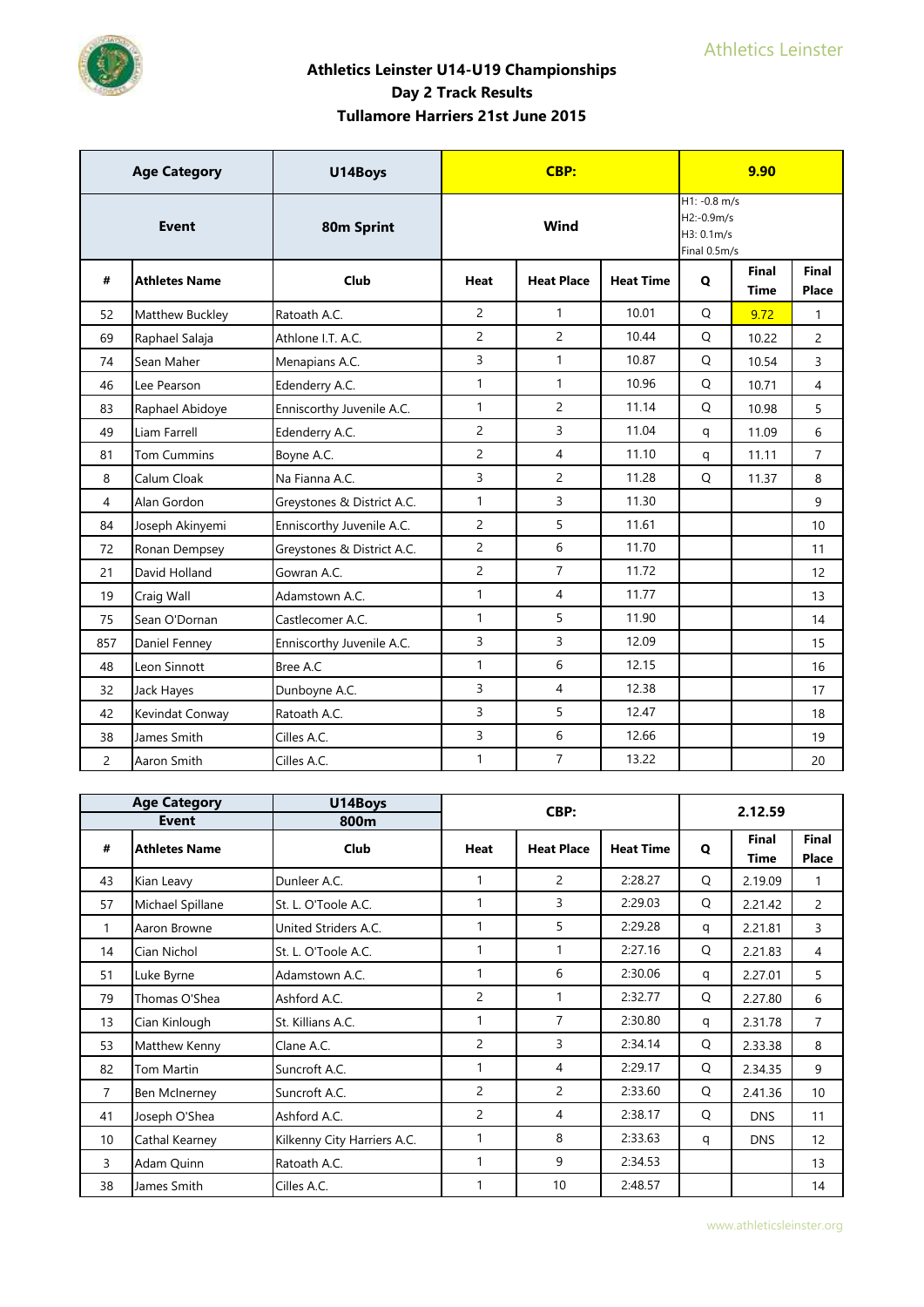

| 12  | Cian Kavanagh       | St. Senans (Kilkenny) A.C. |  | 2:44.43    |  |    |
|-----|---------------------|----------------------------|--|------------|--|----|
| 857 | Daniel Fenney       | Enniscorthy Juvenile A.C   |  | 2:46.31    |  | 16 |
| 36  | <b>James Hanlon</b> | Taghmon A.C.               |  | 2:57.05    |  |    |
| 50  | Liam Hyland         | Cilles A.C.                |  | 3:01.60    |  | 18 |
|     | Aaron Smith         | Cilles A.C.                |  | <b>DNF</b> |  | 19 |

|     | <b>Age Category</b><br>Event | U15Boys<br>250m Hurdles       | 35.56<br>CBP: |                   |                  |       |       |       |
|-----|------------------------------|-------------------------------|---------------|-------------------|------------------|-------|-------|-------|
| #   | lAthletes Name               | Club                          | <b>Heat</b>   | <b>Heat Place</b> | <b>Heat Time</b> | Q     | Final | Final |
|     |                              |                               |               |                   | <b>Time</b>      | Place |       |       |
| 215 | Dylan O'Sullivan             | Enniscorthy Juvenile A.C      |               |                   |                  |       | 35.73 |       |
| 222 | Fintan Howard                | Robertstown & Allen Parish A. |               |                   |                  |       | 37.80 |       |
| 221 | Finn Reilly                  | Dunleer A.C.                  |               |                   |                  |       | 43.15 |       |

|     | <b>Age Category</b>  | U15Boys                       |                | CBP:              |                  |                                            | 11.73                |                       |
|-----|----------------------|-------------------------------|----------------|-------------------|------------------|--------------------------------------------|----------------------|-----------------------|
|     | Event                | 100m Sprint                   |                | Wind              |                  | $H1:-2.3m/s$<br>H2:1.3m/s<br>Final: 0.3m/s |                      |                       |
| #   | <b>Athletes Name</b> | Club                          | Heat           | <b>Heat Place</b> | <b>Heat Time</b> | Q                                          | Final<br><b>Time</b> | <b>Final</b><br>Place |
| 236 | Josh Pyper           | Greystones & District A.C.    | 2              |                   | 12.09            | Q                                          | 12.13                | 1                     |
| 194 | Ben Mooney           | Greystones & District A.C.    | 1              |                   | 12.32            | Q                                          | 12.25                | 2                     |
| 222 | Fintan Howard        | Robertstown & Allen Parish A. | $\overline{2}$ | $\overline{2}$    | 12.54            | Q                                          | 12.41                | 3                     |
| 225 | Jack Elliott         | St. L. O'Toole A.C.           | 2              | 3                 | 12.59            | Q                                          | 12.52                | 4                     |
| 220 | Ewen Brennan         | St. L. O'Toole A.C.           | 1              | 3                 | 13.06            | Q                                          | 12.76                | 5                     |
| 210 | David Obasohan       | Enniscorthy Juvenile A.C.     | 1              | 2                 | 13.02            | O                                          | 12.82                | 6                     |
| 196 | Callum Ledwidge      | Le Cheile A.C.                | 1              | 4                 | 13.12            | q                                          | 12.98                | $\overline{7}$        |
| 215 | Dylan O'Sullivan     | Enniscorthy Juvenile A.C.     | 2              | 4                 | 12.79            | q                                          | <b>DNS</b>           | 8                     |
| 191 | Anthony Dillon       | Dunleer A.C.                  | $\overline{c}$ | 5                 | 13.16            |                                            |                      | 9                     |
| 219 | Eoin O'Sullivan      | Le Cheile A.C.                | 2              | 6                 | 13.23            |                                            |                      | 10                    |
| 207 | Daragh Casey         | Ratoath A.C.                  | 1              | 5                 | 13.41            |                                            |                      | 11                    |
| 187 | <b>Adam Peilow</b>   | D.M.P A.C                     | 1              | 6                 | 13.57            |                                            |                      | 12                    |
| 209 | Darragh McDonald     | St. Joseph's A.C.             | 1              | 7                 | 14.03            |                                            |                      | 13                    |

|     | <b>Age Category</b><br>Event | U15Boys<br>800m            |             | CBP:              |                  |   | 2.01.29              |                       |
|-----|------------------------------|----------------------------|-------------|-------------------|------------------|---|----------------------|-----------------------|
| #   | <b>Athletes Name</b>         | <b>Club</b>                | <b>Heat</b> | <b>Heat Place</b> | <b>Heat Time</b> | Q | <b>Final</b><br>Time | <b>Final</b><br>Place |
| 193 | Ben Jones                    | Greystones & District A.C. |             |                   |                  |   | 2:10.92              | 1                     |
| 253 | Tom Buggy                    | St. Abbans A.C.            |             |                   |                  |   | 2:13.52              | 2                     |
| 223 | Gabriel Bell                 | St. Peter's A.C.           |             |                   |                  |   | 2:16.14              | 3                     |
| 224 | Harley Fox                   | St. L. O'Toole A.C.        |             |                   |                  |   | 2:16.48              | 4                     |
| 240 | Mayowa Olowu                 | Le Cheile A.C.             |             |                   |                  |   | 2:20.19              | 5                     |
| 245 | Oisin Griffin                | St. Joseph's A.C.          |             |                   |                  |   | 2:21.19              | 6                     |
| 206 | Danny O'Brien                | Dunleer A.C.               |             |                   |                  |   | 2:21.83              | $\overline{7}$        |
| 832 | James Kearney                | Kilkenny City Harriers     |             |                   |                  |   | 2:23.79              | 8                     |
| 232 | John Whitelaw                | Mullingar Harriers A.C.    |             |                   |                  |   | 2:25.45              | 9                     |
| 252 | <b>Thomas Reilly</b>         | Dunshaughlin A.C.          |             |                   |                  |   | 2:29.70              | 10                    |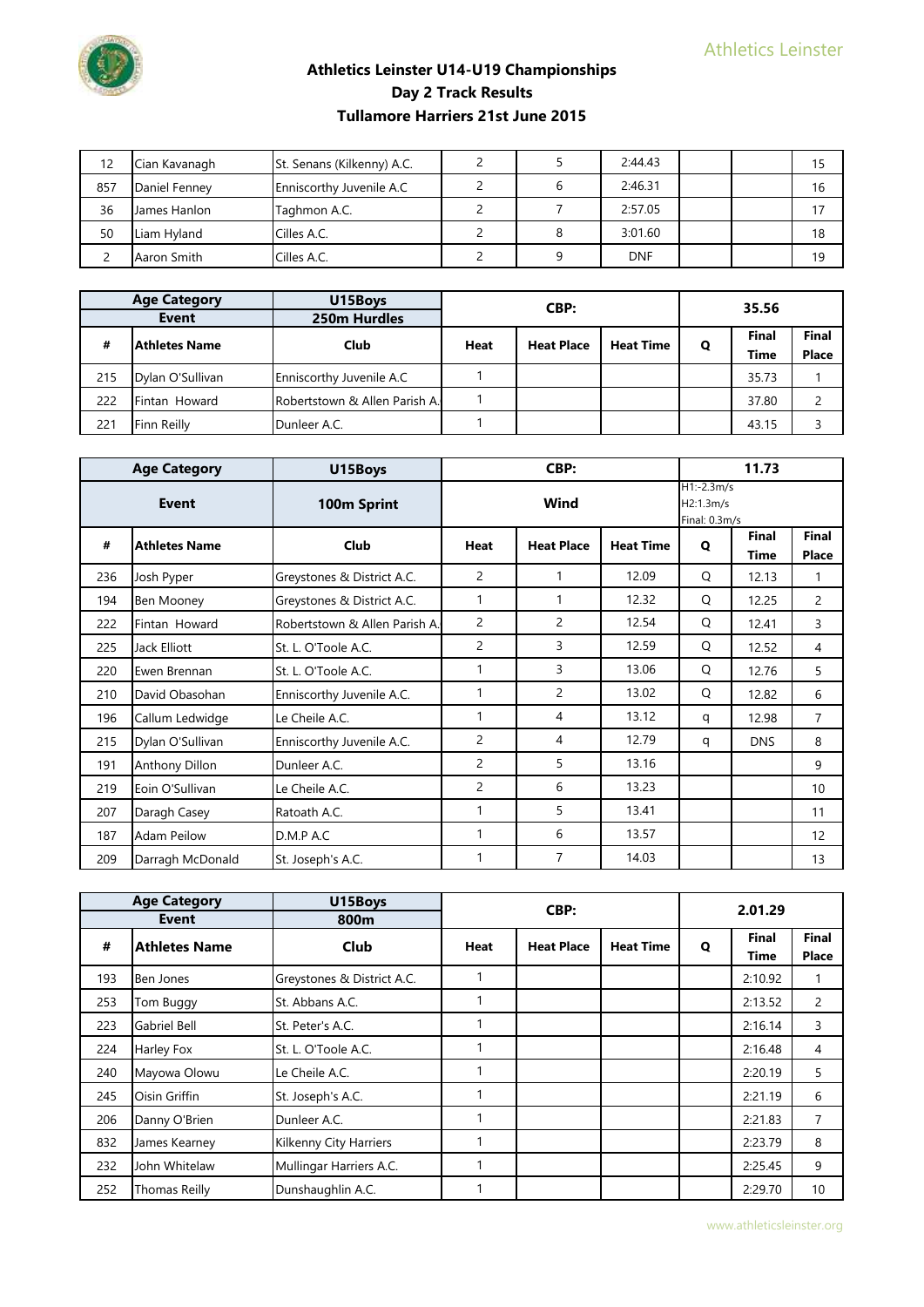

| 221 | Finn Reilly         | Dunleer A.C.  |  |  | 2:31.72 | 11 |
|-----|---------------------|---------------|--|--|---------|----|
| 214 | Dylan King          | Suncroft A.C. |  |  | 2:31.96 | 12 |
|     |                     |               |  |  |         |    |
| 217 | <b>E</b> ddie Allen | Emo/Rath A.C. |  |  | 2:37.38 | 13 |

|     | <b>Age Category</b>    | U16Boys                    |             | CBP:              |                  |   | 33.50       |       |
|-----|------------------------|----------------------------|-------------|-------------------|------------------|---|-------------|-------|
|     | Event                  | 250m Hurdles               |             |                   |                  |   |             |       |
| #   | <b>Athletes Name</b>   | <b>Club</b>                | <b>Heat</b> | <b>Heat Place</b> | <b>Heat Time</b> | Q | Final       | Final |
|     |                        |                            |             |                   |                  |   | <b>Time</b> | Place |
| 399 | Louis Lalor            | Greystones & District A.C. |             |                   |                  |   | 34.58       |       |
| 534 | Ross Daly              | Enniscorthy Juvenile A.C.  |             |                   |                  |   | 34.77       | 2     |
| 353 | <b>Brandon Sinnott</b> | Bree A.C.                  |             |                   |                  |   | 35.56       | 3     |
| 417 | Tadhg Murtagh          | Kildare A.C.               |             |                   |                  |   | 37.19       | 4     |
| 387 | Jake Reidy             | St. Coca's A.C.            |             |                   |                  |   | 42.74       | 5     |
| 354 | Cathal Farrell         | Edenderry A.C.             |             |                   |                  |   | DQ          | 6     |

|     | <b>Age Category</b>    | U16Boys                    |             | CBP:              |                  | 11.20     |                      |                              |
|-----|------------------------|----------------------------|-------------|-------------------|------------------|-----------|----------------------|------------------------------|
|     | <b>Event</b>           | 100m Sprints               | Wind        |                   |                  | $-2.1m/s$ |                      |                              |
| #   | <b>Athletes Name</b>   | <b>Club</b>                | <b>Heat</b> | <b>Heat Place</b> | <b>Heat Time</b> | O         | <b>Final</b><br>Time | <b>Final</b><br><b>Place</b> |
| 371 | David Murphy           | Gowran A.C.                |             |                   |                  |           | 11.74                |                              |
| 388 | James Redmond          | Cushinstown A.C.           |             |                   |                  |           | 12.18                | 2                            |
| 534 | Ross Daly              | Enniscorthy Juvenile A.C.  |             |                   |                  |           | 12.25                | 3                            |
| 406 | Noah Daly              | Greystones & District A.C. |             |                   |                  |           | 12.65                | 4                            |
| 353 | <b>Brandon Sinnott</b> | Bree A.C.                  |             |                   |                  |           | 12.66                | 5                            |
| 369 | Daniel Ecock           | Celbridge A.C.             |             |                   |                  |           | 12.75                | 6                            |
| 409 | Paul McGlynn           | Glenmore A.C.              |             |                   |                  |           | 12.85                | 7                            |
| 381 | Jack Hayden            | Menapians A.C.             |             |                   |                  |           | 13.14                | 8                            |

|     | <b>Age Category</b>  | U16Boys                         |                | CBP:              |                  |   | 1.55.40                     |                       |
|-----|----------------------|---------------------------------|----------------|-------------------|------------------|---|-----------------------------|-----------------------|
|     | Event                | 800m                            |                |                   |                  |   |                             |                       |
| #   | <b>Athletes Name</b> | <b>Club</b>                     | Heat           | <b>Heat Place</b> | <b>Heat Time</b> | O | <b>Final</b><br><b>Time</b> | <b>Final</b><br>Place |
| 401 | Mark Milner          | Tullamore Harriers A.C.         | 2              | $\overline{2}$    | 2:16.48          | Q | 2.02.44                     | 1                     |
| 348 | Aaron Mangan         | Tullamore Harriers A.C.         | 1              | $\overline{c}$    | 2:19.18          | q | 2.04.34                     | 2                     |
| 358 | Cian Kelly           | St. Abbans A.C.                 | $\overline{c}$ | 3                 | 2:16.77          | Q | 2.05.08                     | 3                     |
| 411 | Ruarcan O'Gibne      | Boyne A.C.                      | 2              | 4                 | 2:16.98          | q | 2.06.18                     | 4                     |
| 378 | Eoin O'Connor        | Kildare A.C.                    | 1              |                   | 2:14.95          | Q | 2.07.25                     | 5                     |
| 415 | <b>Shane Ferris</b>  | Celbridge A.C.                  | $\overline{c}$ | 1                 | 2:15.14          | Q | 2.13.65                     | 6                     |
| 397 | Lorcan Hughes        | Boyne A.C.                      | 1              | 3                 | 2:21.90          | Q | 2.18.53                     | $\overline{7}$        |
| 412 | Ryan Sheridan        | Bohermeen A.C.                  | 1              | 4                 | 2:23.75          | Q | 2.19.06                     | 8                     |
| 377 | Eoin Maher           | St. Senans (Kilkenny) A.C.      | 2              | 5                 | 2:18.86          | q | 2.35.46                     | 9                     |
| 370 | Dara Mulvihill       | Athlone I.T. A.C.               | 2              | 7                 | 2:23.44          | Q |                             | 10                    |
| 855 | Lorcan Kelly         | Inbhear Dee A.C.                | 2              | 8                 | 2:24.79          | Q |                             | 11                    |
| 417 | Tadhg Murtagh        | Kildare A.C.                    | $\overline{c}$ | 6                 | 2:18.93          | q |                             | 12                    |
| 357 | Cian McDonald        | Ballyroan, Abbeyleix & Dist. A. | 1              | 5                 | 2:25.77          |   |                             | 13                    |
| 375 | Eoghan O'Connor      | Glenmore A.C.                   |                | 6                 | 2:33.03          |   |                             | 14                    |

www.athleticsleinster.org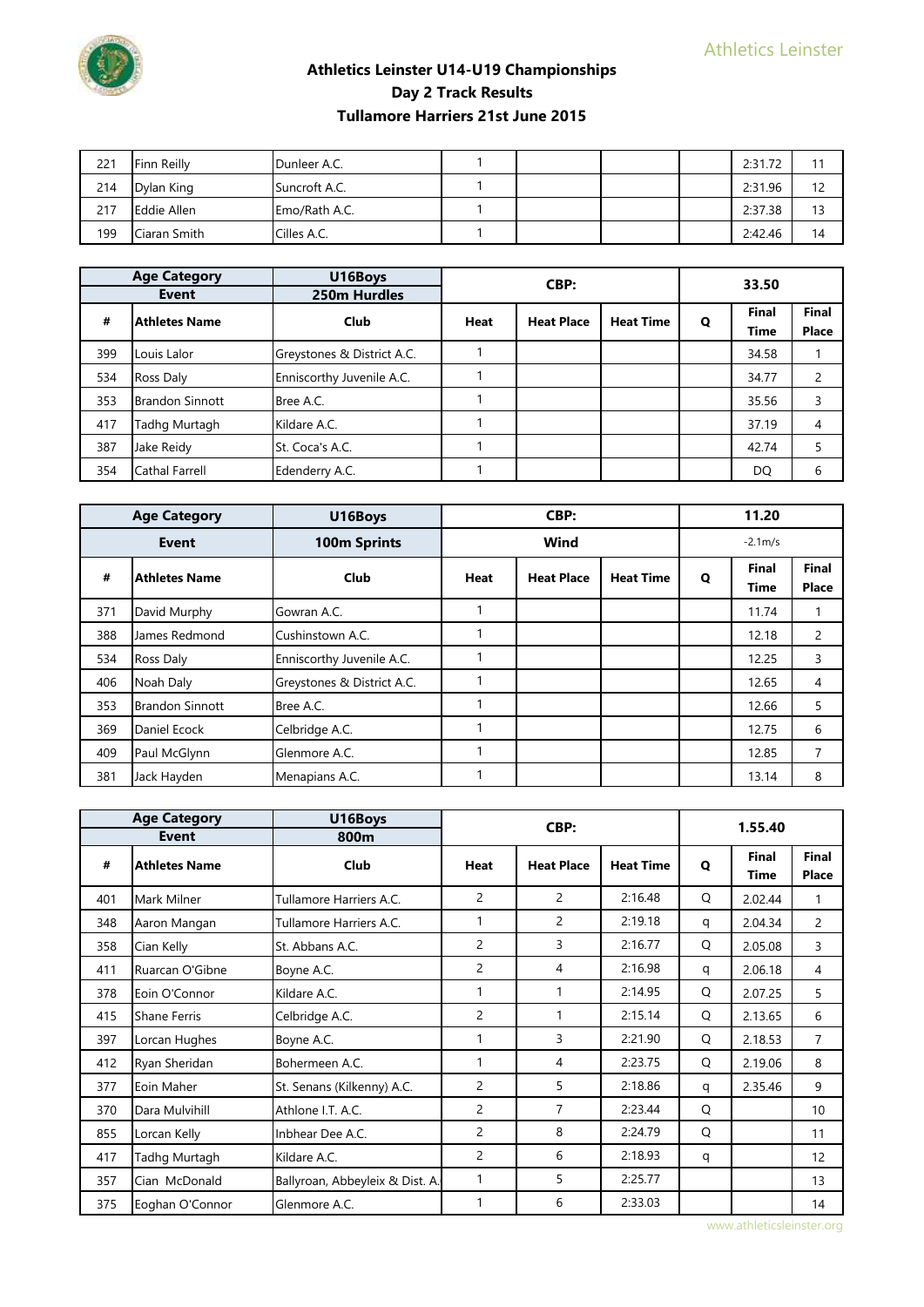

| 386 | Jacob English   | <b>Enniscorthy Juvenile A.C.</b> |  | 2:40.93 |  |     |
|-----|-----------------|----------------------------------|--|---------|--|-----|
| 363 | Colin Grennan   | <b>Rosenallis Kilcavan A.C.</b>  |  | 2:41.46 |  | 16  |
| 405 | Michael Abidove | <b>Enniscorthy Juvenile A.C.</b> |  | 3:23.44 |  | 1 T |

|     | <b>Age Category</b>     | U16Boys                     | CPB:        | 9.15.78         |
|-----|-------------------------|-----------------------------|-------------|-----------------|
|     | Event                   | 3000m                       |             |                 |
| #   | <b>Athletes Name</b>    | Club                        | <b>Time</b> | <b>Position</b> |
| 384 | Jack Moran              | Mullingar Harriers A.C.     | 9.24.72     |                 |
| 350 | <b>Adam Fitzpatrick</b> | Kilkenny City Harriers A.C. | 9:29.79     | $\mathcal{P}$   |
| 356 | Christopher Whittle     | Tullamore Harriers A.C.     | 9:37.43     | 3               |
| 389 | Jamie Battle            | Mullingar Harriers A.C.     | 9:44.82     | 4               |
| 421 | <b>Troy Scully</b>      | Greystones & District A.C.  | 10:17.50    | 5               |
| 379 | Evan Butler             | Dunshaughlin A.C.           | 10:36.40    | 6               |
| 391 | Joseph Hanlon           | Taghmon A.C.                | 11:27.92    |                 |

| <b>Age Category</b> |                      | U17Boys                   |      | CBP:              |                  |   | 39.29                       |                       |  |
|---------------------|----------------------|---------------------------|------|-------------------|------------------|---|-----------------------------|-----------------------|--|
| Event               |                      | <b>300m Hurdles</b>       |      |                   |                  |   |                             |                       |  |
| #                   | l Athletes Name      | Club                      | Heat | <b>Heat Place</b> | <b>Heat Time</b> | Q | <b>Final</b><br><b>Time</b> | Final<br><b>Place</b> |  |
|                     |                      |                           |      |                   |                  |   |                             |                       |  |
| 497                 | Eoin Hill            | Celbridge A.C.            |      |                   |                  |   | 43.30                       |                       |  |
| 511                 | Kevin O'Connor       | Enniscorthy Juvenile A.C. |      |                   |                  |   | 44.70                       |                       |  |
| 493                 | Donal English-Hayden | Ballon Rathoe A.C.        |      |                   |                  |   | 48.39                       |                       |  |

| <b>Age Category</b> |                      | U17Boys                  | CBP:        |                   | 10.90            |           |                      |                |
|---------------------|----------------------|--------------------------|-------------|-------------------|------------------|-----------|----------------------|----------------|
| <b>Event</b>        |                      | 100m Sprints             |             | Wind              |                  | $-0.6m/s$ |                      |                |
| #                   | <b>Athletes Name</b> | <b>Club</b>              | <b>Heat</b> | <b>Heat Place</b> | <b>Heat Time</b> | Q         | <b>Final</b><br>Time | Final<br>Place |
| 517                 | Luke Morris          | Newbridge A.C.           |             |                   |                  |           | 11.51                | 1              |
| 484                 | Calum McGrath        | Celbridge A.C.           |             |                   |                  |           | 11.67                | $\overline{2}$ |
| 508                 | Kevin Kyne           | Newbridge A.C.           |             |                   |                  |           | 11.78                | 3              |
| 485                 | Ciran Maher          | Menapians A.C.           |             |                   |                  |           | 11.84                | 4              |
| 537                 | Sam O'Neill          | Drogheda & District A.C. |             |                   |                  |           | 11.92                | 5              |
| 502                 | Jack Fortune         | Emo/Rath A.C.            |             |                   |                  |           | 12.14                | 6              |
| 518                 | Luke O'Neill         | Menapians A.C.           |             |                   |                  |           | 12.17                | 7              |
| 525                 | Odhran Cully         | Mullingar Harriers A.C.  |             |                   |                  |           | 12.41                | 8              |

|       | <b>Age Category</b>   | U17Boys                     | CPB:             | 4.01.00         |  |
|-------|-----------------------|-----------------------------|------------------|-----------------|--|
| Event |                       | 1500m                       |                  |                 |  |
| #     | <b>Athletes Name</b>  | Club                        | <b>Heat Time</b> | <b>Position</b> |  |
| 531   | <b>Robert Crowley</b> | St. L. O'Toole A.C.         | 4:10.65          |                 |  |
| 532   | Rory Lodge            | Kilkenny City Harriers A.C. | 4:12.18          |                 |  |
| 492   | Diarmud McKeown       | Dunleer A.C.                | 4:15.24          | 3               |  |
| 498   | Eoin O'Dwyer          | Gowran A.C.                 | 4:23.11          | 4               |  |
| 515   | Luke Fitzpatrick      | Kilkenny City Harriers A.C. | 4:25.06          |                 |  |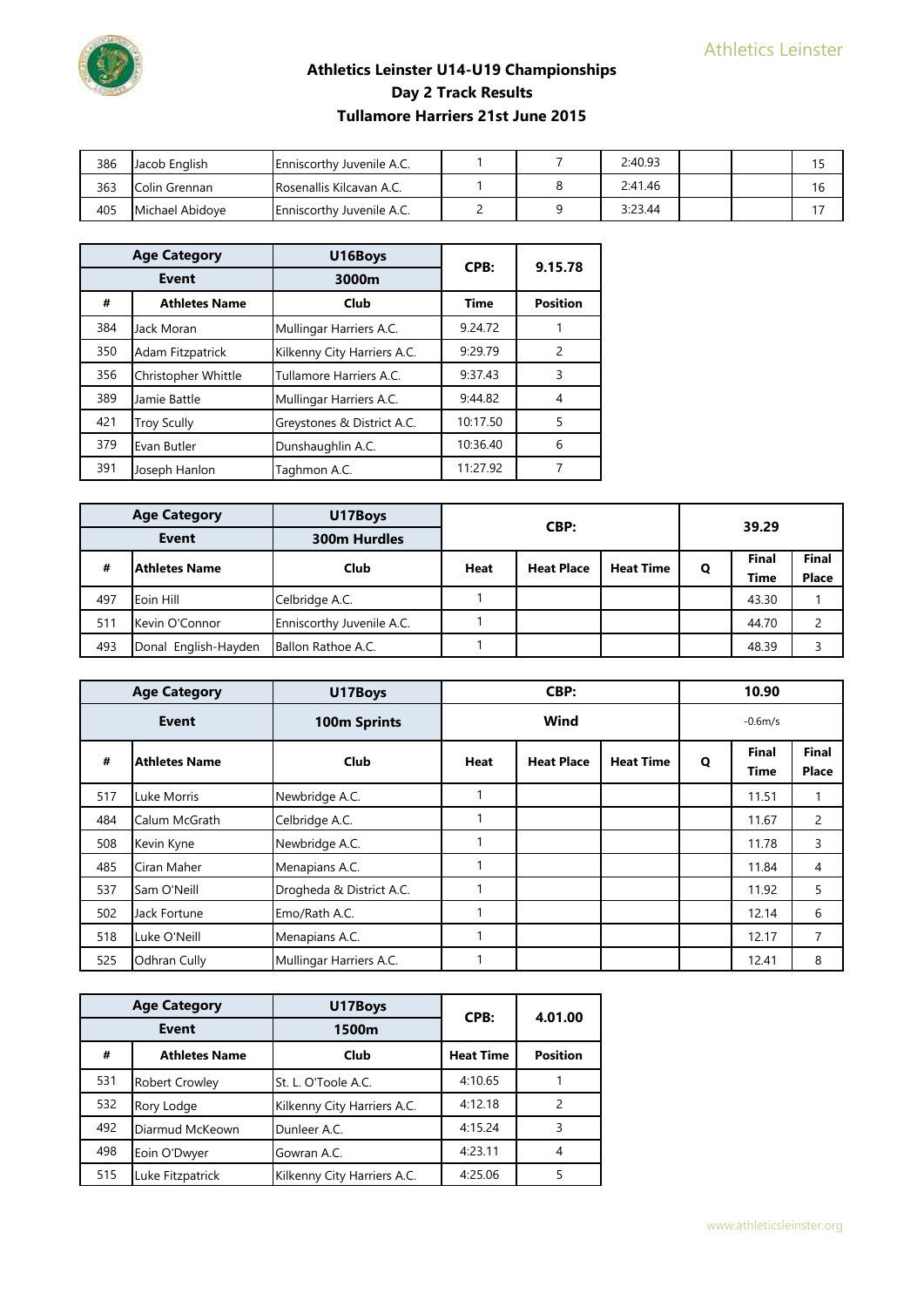| <b>Age Category</b><br>Event |                      | U17Boys                     | CPB:        | 6.53.00         |  |
|------------------------------|----------------------|-----------------------------|-------------|-----------------|--|
|                              |                      | 2000m SC                    |             |                 |  |
| #                            | <b>Athletes Name</b> | Club                        | <b>Time</b> | <b>Position</b> |  |
| 504                          | Jack Tyas            | Mullingar Harriers A.C.     | 6.51.50     |                 |  |
| 481                          | <b>Bill Cody</b>     | Kilkenny City Harriers A.C. | 7.23.06     |                 |  |
| 493                          | Donal English-Hayden | Ballon Rathoe A.C.          | 7.59.06     |                 |  |

| <b>Age Category</b> |                 | U18Boys                    |                           | CBP: |                  | 55.60       |       |              |
|---------------------|-----------------|----------------------------|---------------------------|------|------------------|-------------|-------|--------------|
| Event               |                 | 400m Hurdles               |                           |      |                  |             |       |              |
| #                   | l Athletes Name | Club                       | <b>Heat Place</b><br>Heat |      | <b>Heat Time</b> | Q           | Final | <b>Final</b> |
|                     |                 |                            |                           |      |                  | <b>Time</b> | Place |              |
| 608                 | Conor Dempsey   | Greystones & District A.C. |                           |      |                  |             | 58.62 |              |
| 641                 | Peter O'Connor  | Enniscorthy Juvenile A.C.  |                           |      |                  |             | 65.60 |              |

|              | <b>Age Category</b>  | U18Boys                     | CBP:        |                   |                  | 21.74 |                      |                       |  |
|--------------|----------------------|-----------------------------|-------------|-------------------|------------------|-------|----------------------|-----------------------|--|
| <b>Event</b> |                      | 200m Sprints                |             | Wind              |                  |       | $-2.0m/s$            |                       |  |
| #            | <b>Athletes Name</b> | Club                        | <b>Heat</b> | <b>Heat Place</b> | <b>Heat Time</b> | Q     | <b>Final</b><br>Time | <b>Final</b><br>Place |  |
| 608          | Conor Dempsey        | Greystones & District A.C.  |             |                   |                  |       | 23.01                |                       |  |
| 623          | Jamie Pender         | St. Abbans A.C.             |             |                   |                  |       | 23.17                | 2                     |  |
| 621          | Jack Manning         | Kilkenny City Harriers A.C. |             |                   |                  |       | 23.28                | 3                     |  |
| 630          | Luke Redmond         | Cushinstown A.C.            |             |                   |                  |       | 23.32                | 4                     |  |
| 599          | Adam Coss            | Oughaval A.C.               |             |                   |                  |       | 24.17                | 5                     |  |
| 612          | David O'Flynn        | Greystones & District A.C.  |             |                   |                  |       | 25.88                | 6                     |  |

|     | <b>Age Category</b>  | U18Boys                    | CPB:        | 4.01.50         |  |
|-----|----------------------|----------------------------|-------------|-----------------|--|
|     | Event                | 1500m                      |             |                 |  |
| #   | <b>Athletes Name</b> | Club                       | <b>Time</b> | <b>Position</b> |  |
| 624 | Jamie Wall           | St. L. O'Toole A.C.        | 4:13.41     |                 |  |
| 637 | Oisin O'Gibne        | Boyne A.C.                 | 4:14.32     | $\overline{c}$  |  |
| 643 | Philip Marron        | Ratoath A.C.               | 4:14.47     | 3               |  |
| 615 | Eamonn Murphy        | St. L. O'Toole A.C.        | 4:19.66     | 4               |  |
| 617 | Eoin Reidy           | St. Coca's A.C.            | 4:22.31     | 5               |  |
| 633 | Mathew Molloy        | Tullamore Harriers A.C.    | 4:26.80     | 6               |  |
| 626 | Jonathan Crowley     | St. Senans (Kilkenny) A.C. | 4:30.24     | $\overline{7}$  |  |
| 614 | Domhnall O'Farrell   | Portlaoise A.C.            | 4:30.81     | 8               |  |
| 644 | Rory Kelly           | Inbhear Dee A.C.           | 4:34.45     | 9               |  |
| 607 | Ciaran Crowther      | Ratoath A.C.               | 4:35.18     | 10              |  |
| 613 | Dion Whelan Moore    | Newbridge A.C.             | 4:56.36     | 11              |  |

| <b>Age Category</b><br>Event |                      | U18Boys                 | CPB:             | 10.46.14        |
|------------------------------|----------------------|-------------------------|------------------|-----------------|
|                              |                      | 3000m SC                |                  |                 |
| #                            | <b>Athletes Name</b> | Club                    | <b>Heat Time</b> | <b>Position</b> |
| 633                          | <b>Mathew Mollov</b> | Tullamore Harriers A.C. | 11.00.64         |                 |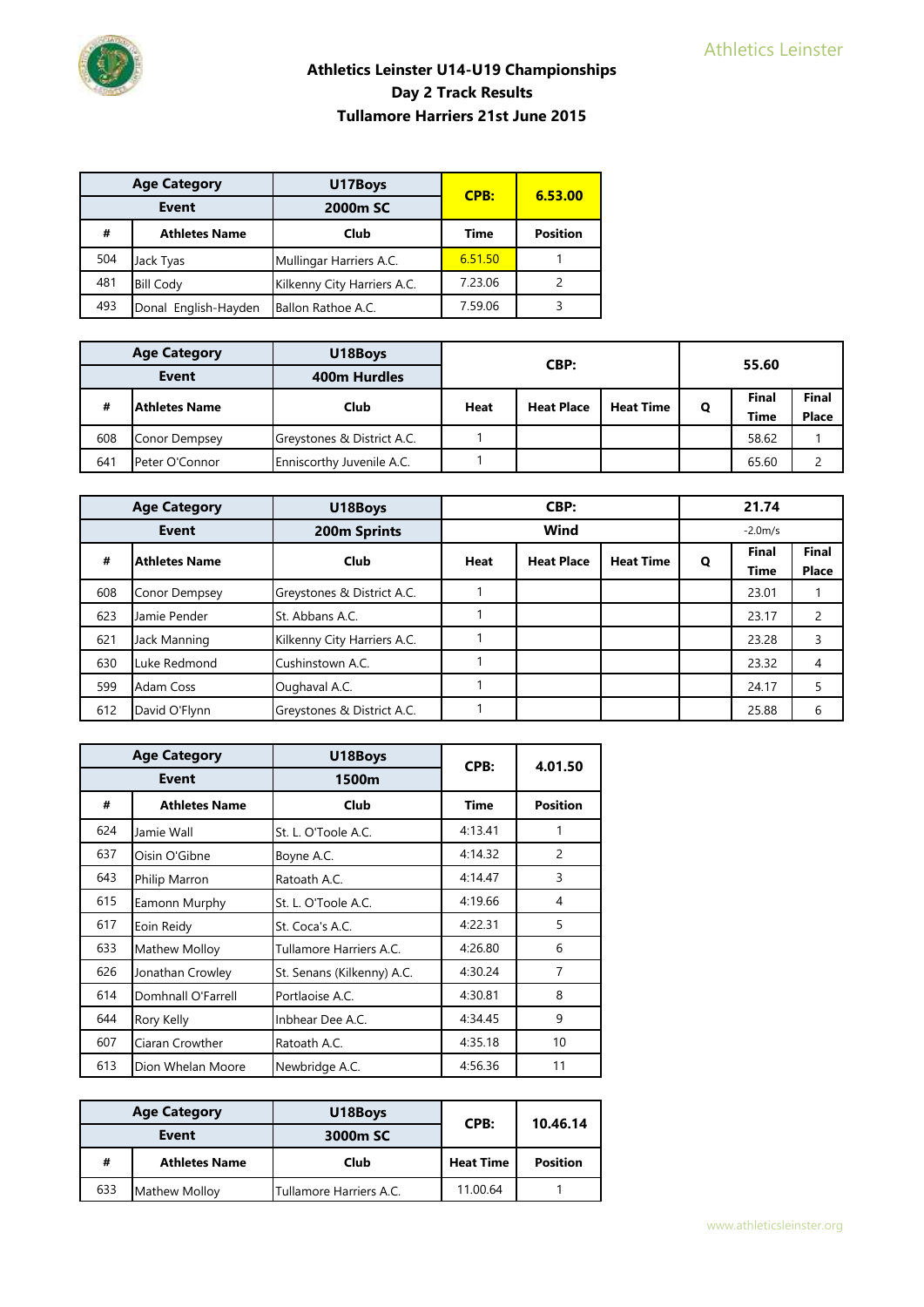

| 605                            | Cathal Grennan       | Rosenallis Kilcavan A.C.   | 11.56.06                         |  |                  |       |       |              |  |
|--------------------------------|----------------------|----------------------------|----------------------------------|--|------------------|-------|-------|--------------|--|
| <b>Age Category</b><br>U19Boys |                      |                            |                                  |  |                  | 54.80 |       |              |  |
|                                | <b>Event</b>         | <b>400m Hurdles</b>        | CBP:                             |  |                  |       |       |              |  |
| #                              | <b>Athletes Name</b> | Club                       | <b>Heat Place</b><br><b>Heat</b> |  | <b>Heat Time</b> | Q     | Final | Final        |  |
|                                |                      |                            |                                  |  |                  |       | Time  | <b>Place</b> |  |
| 709                            | Conor Gaffney        | Menapians A.C.             |                                  |  |                  |       | 59.21 |              |  |
| 728                            | Lorcan Lalor         | Greystones & District A.C. |                                  |  |                  |       | 62.94 |              |  |
| 722                            | James Fortune        | Enniscorthy Juvenile A.C.  |                                  |  |                  |       | 63.15 |              |  |

|     | <b>Age Category</b>  | U19Boys                    | CBP:        |                   |                  | 22.20     |                      |                       |
|-----|----------------------|----------------------------|-------------|-------------------|------------------|-----------|----------------------|-----------------------|
|     | Event                | 200m Sprint                |             | Wind              |                  | $-2.7m/s$ |                      |                       |
| #   | <b>Athletes Name</b> | Club                       | <b>Heat</b> | <b>Heat Place</b> | <b>Heat Time</b> | Q         | <b>Final</b><br>Time | <b>Final</b><br>Place |
| 740 | <b>Rory Martin</b>   | Tullamore Harriers A.C.    |             |                   |                  |           | 22.74                |                       |
| 731 | Mervyn Harris        | Mullingar Harriers A.C.    |             |                   |                  |           | 23.32                | $\overline{2}$        |
| 725 | <b>Keith Marks</b>   | Cushinstown A.C.           |             |                   |                  |           | 23.92                | 3                     |
| 722 | James Fortune        | Enniscorthy Juvenile A.C.  |             |                   |                  |           | 24.50                | 4                     |
| 720 | Glen Watkins         | Dunshaughlin A.C.          |             |                   |                  |           | 24.77                | 5                     |
| 735 | <b>Niall Martin</b>  | Greystones & District A.C. |             |                   |                  |           | 25.18                | 6                     |
| 741 | Shane Cheshire       | Dunleer A.C.               |             |                   |                  |           | 25.37                |                       |

| <b>Age Category</b><br>Event |                      | U19Boys                     | CPB:    | 3.54.80         |  |
|------------------------------|----------------------|-----------------------------|---------|-----------------|--|
|                              |                      | 1500m                       |         |                 |  |
| #                            | <b>Athletes Name</b> | Club                        | Time    | <b>Position</b> |  |
| 739                          | Peter Lynch          | Kilkenny City Harriers A.C. | 4:14.88 |                 |  |
| 736                          | Oisin Ouinn          | Mullingar Harriers A.C.     | 4:24.42 |                 |  |
| 703                          | <b>Andrew Nevin</b>  | Mullingar Harriers A.C.     | 4:35.50 |                 |  |

| <b>Age Category</b><br>Event |                      | U19Boys        | CPB:        | 10.39.74        |
|------------------------------|----------------------|----------------|-------------|-----------------|
|                              |                      | 3000m SC       |             |                 |
| #                            | <b>Athletes Name</b> | Club           | <b>Time</b> | <b>Position</b> |
| 715                          | Enda Cloake          | Menapians A.C. | 10.23.00    |                 |

| <b>Age Category</b><br><b>Event</b> |                  | U17Boys      | CPB:        | 45.90           |  |
|-------------------------------------|------------------|--------------|-------------|-----------------|--|
|                                     |                  | 4*100m Relay |             |                 |  |
| #                                   | <b>Club Name</b> |              | <b>Time</b> | <b>Position</b> |  |
| 820                                 | Newbridge        |              | 45.48       |                 |  |
| 867                                 | Menapians        |              | 45.64       |                 |  |
| 866                                 | Enniscorthy      | 49.11        |             |                 |  |

| <b>Age Category</b> |                       | U19Boys      | CPB:        | 45.07           |
|---------------------|-----------------------|--------------|-------------|-----------------|
| Event               |                       | 4*100m Relay |             |                 |
| #                   | Club Name             |              | <b>Time</b> | <b>Position</b> |
| 789                 | Greystones & District |              | 48.12       |                 |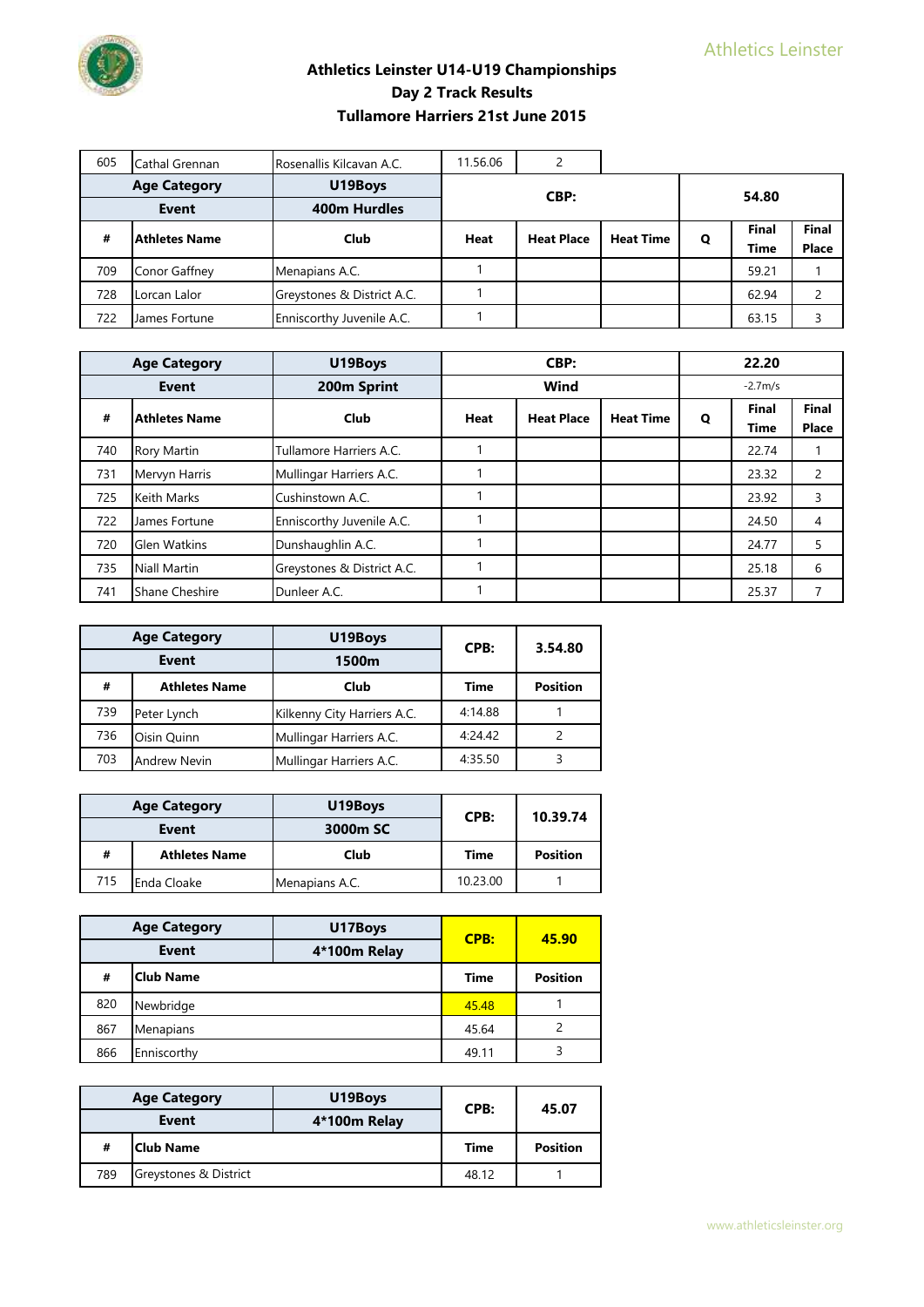

|     | <b>Age Category</b>    | U14Girls                   |                | CBP:              |                  |                                                            | 10.36                |                |
|-----|------------------------|----------------------------|----------------|-------------------|------------------|------------------------------------------------------------|----------------------|----------------|
|     | <b>Event</b>           | <b>80m Sprint</b>          |                | Wind              |                  | $H1: -0.2m/s$<br>H2: 0.0m/s<br>H3: 0.8m/s<br>Final:-3.6m/s |                      |                |
| #   | <b>Athletes Name</b>   | Club                       | Heat           | <b>Heat Place</b> | <b>Heat Time</b> | Q                                                          | Final<br><b>Time</b> | Final<br>Place |
| 146 | Maria Smith            | Dundalk St. Gerards A.C.   | 3              | 1                 | 10.88            | Q                                                          | 11.02                | 1              |
| 110 | Corrine johanna Kenny  | St. L. O'Toole A.C.        | $\overline{c}$ | $\mathbf{1}$      | 11.23            | Q                                                          | 11.11                | $\overline{2}$ |
| 117 | Emma Coroner           | Ratoath A.C.               | 3              | $\overline{c}$    | 10.89            | Q                                                          | 11.23                | 3              |
| 122 | Hannah Reilly          | Blackrock A.C. (Louth)     | 3              | $\overline{4}$    | 11.14            | q                                                          | 11.29                | $\overline{4}$ |
| 168 | Sarah Clarke           | Blackrock A.C. (Louth)     | $\mathbf{1}$   | 1                 | 10.98            | Q                                                          | 11.49                | 5              |
| 178 | Tara Gallagher         | Navan A.C.                 | $\overline{3}$ | $\overline{3}$    | 11.10            | q                                                          | 11.53                | 6              |
| 89  | Aida Urbanaviciute     | St. Benedict's A.C.        | $\mathbf{1}$   | $\overline{2}$    | 11.34            | Q                                                          | 11.84                | $\overline{7}$ |
| 136 | Laoise Lenehan         | Celbridge A.C.             | $\overline{c}$ | $\overline{c}$    | 11.66            | Q                                                          | 11.88                | 8              |
| 183 | Vanessa Kiernan        | Fr. Murphy A.C.            | $\mathbf{1}$   | $\overline{3}$    | 11.42            |                                                            |                      | 9              |
| 162 | Rebecca Molloy         | Roundwood & District A.C.  | $\overline{c}$ | 3                 | 11.86            |                                                            |                      | 10             |
| 123 | Hannah Roche-Kelly     | Taghmon A.C.               | $\mathbf{1}$   | $\overline{4}$    | 11.47            |                                                            |                      | 11             |
| 100 | <b>Blanaid Fogarty</b> | Enniscorthy Juvenile A.C.  | $\overline{2}$ | $\overline{4}$    | 11.94            |                                                            |                      | 12             |
| 165 | Rois Nidhomhnaill      | Le Cheile A.C.             | 3              | 5                 | 11.32            |                                                            |                      | 13             |
| 153 | Nicola Groenewald      | Mullingar Harriers A.C.    | $\mathbf{1}$   | 5                 | 11.64            |                                                            |                      | 14             |
| 177 | Susie Brennan          | Menapians A.C.             | $\overline{c}$ | 5                 | 12.01            |                                                            |                      | 15             |
| 130 | Kate Faller            | Athlone I.T. A.C.          | $\mathbf{1}$   | 6                 | 11.96            |                                                            |                      | 16             |
| 148 | Megan O'Brien          | Greystones & District A.C. | $\overline{c}$ | 6                 | 12.39            |                                                            |                      | 17             |
| 159 | Precious Obasohan      | Enniscorthy Juvenile A.C.  | 3              | 6                 | 12.71            |                                                            |                      | 18             |
| 172 | Sasha Kemmy            | Oughaval A.C.              | $\mathbf{1}$   | $\overline{7}$    | 11.99            |                                                            |                      | 19             |
| 150 | Muireann Hore          | Taghmon A.C.               | $\overline{2}$ | $\overline{7}$    | 14.33            |                                                            |                      | 20             |

|     | <b>Age Category</b>   | U14Girls                   |              | CBP:              |                  |              | 2.20.69                     |                       |
|-----|-----------------------|----------------------------|--------------|-------------------|------------------|--------------|-----------------------------|-----------------------|
|     | <b>Event</b>          | 800m                       |              |                   |                  |              |                             |                       |
| #   | <b>Athletes Name</b>  | Club                       | Heat         | <b>Heat Place</b> | <b>Heat Time</b> | $\mathbf{o}$ | <b>Final</b><br><b>Time</b> | <b>Final</b><br>Place |
| 110 | Corrine johanna Kenny | St. L. O'Toole A.C.        | 1            |                   |                  |              | 2.19.09                     | $\mathbf{1}$          |
| 136 | Laoise Lenehan        | Celbridge A.C.             | 1            |                   |                  |              | 2.29.08                     | $\overline{2}$        |
| 167 | Roisin O'Reilly       | Menapians A.C.             | 1            |                   |                  |              | 2.31.66                     | 3                     |
| 138 | Laura Mooney          | Tullamore Harriers A.C.    | 1            |                   |                  |              | 2.34.35                     | 4                     |
| 152 | Niamh O'Reillly       | Tullamore Harriers A.C.    | $\mathbf{1}$ |                   |                  |              | 2.35.07                     | 5                     |
| 108 | Ciara Reilly          | Dunleer A.C.               | 1            |                   |                  |              | 2.38.36                     | 6                     |
|     | Leah Murrey           | St. Coca's A.C.            | 1            |                   |                  |              | 2.40.12                     | $\overline{7}$        |
| 140 | Lauren McConnell      | Dunboyne A.C.              | 1            |                   |                  |              | 2.42.71                     | 8                     |
| 131 | Kate Jackman          | Adamstown A.C.             | 1            |                   |                  |              | 2.45.30                     | 9                     |
| 147 | Maud Oshea            | St. Coca's A.C.            | 1            |                   |                  |              | 2.46.24                     | 10                    |
| 95  | Aoife Grogan          | Bray Runners A.C.          | $\mathbf{1}$ |                   |                  |              | 2.46.61                     | 11                    |
| 151 | Niamh Cunningham      | Blackrock A.C.             | 1            |                   |                  |              | 2.52.93                     | 12                    |
| 148 | Megan O'Brien         | Greystones & District A.C. | 1            |                   |                  |              | 2.53.61                     | 13                    |
| 111 | Dearbhail Cuddy       | Ballyfin A.C.              | $\mathbf{1}$ |                   |                  |              | 2.55.43                     | 14                    |
| 121 | <b>Grace Clarke</b>   | Le Cheile A.C.             |              |                   |                  |              | 2.58.35                     | 15                    |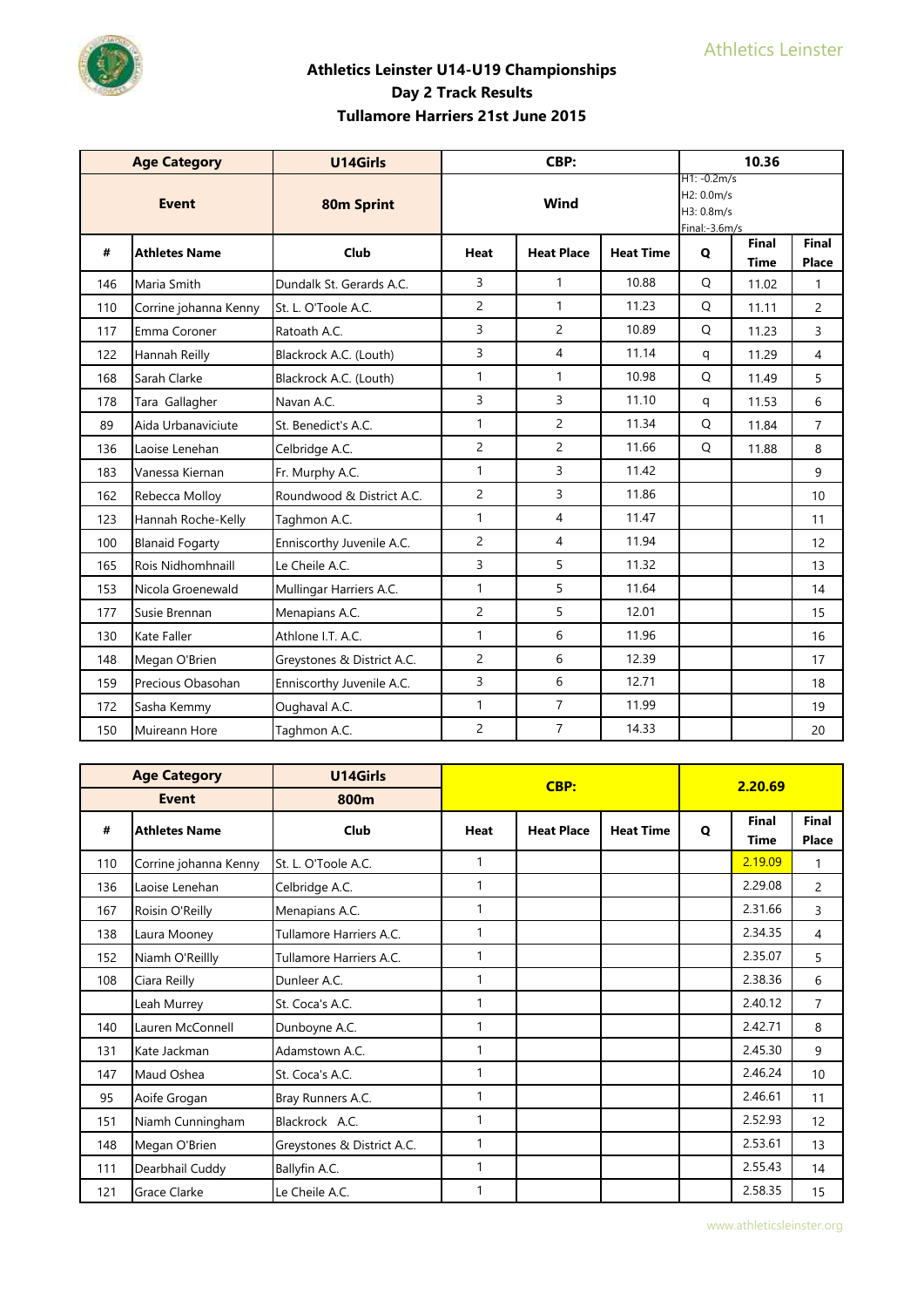| 125 | Isabelle Ryle                   | Roundwood & District A.C.   |                |                   |                  |   | 3.05.85              | 16             |
|-----|---------------------------------|-----------------------------|----------------|-------------------|------------------|---|----------------------|----------------|
|     |                                 |                             |                |                   |                  |   |                      |                |
|     | <b>Age Category</b><br>U15Girls |                             |                |                   |                  |   |                      |                |
|     | Event                           | 250m Hurdles                | CBP:           |                   | 36.50            |   |                      |                |
| #   | <b>Athletes Name</b>            | Club                        | Heat           | <b>Heat Place</b> | <b>Heat Time</b> | Q | Final<br><b>Time</b> | Final<br>Place |
| 274 | Chloe Hayden                    | St. L. O'Toole A.C.         |                | 2                 | 40.76            | Q | 38.08                | 1              |
| 306 | Keela Magee                     | Naas A.C.                   | 1              |                   | 40.57            | Q | 38.12                | 2              |
| 325 | Rachel Kelly                    | Kilkenny City Harriers A.C. | $\overline{c}$ | 2                 | 41.42            | Q | 39.14                | $\overline{3}$ |
| 303 | Katie Lawless                   | Greystones & District A.C.  | 2              | 1                 | 40.47            | Q | 39.64                | 4              |
| 277 | Danielle Oghuvbu                | Naas A.C.                   |                | 3                 | 41.43            | Q | 39.87                | 5              |
| 271 | Caoimhe Rowe                    | Trim A.C.                   | 2              | 3                 | 44.67            | Q | 44.05                | 6              |
| 264 | Aoife Bourke                    | Tullamore Harriers A.C.     |                | 5                 | 43.19            | q | 44.91                | $\overline{7}$ |
| 300 | Karyn Murphy                    | Enniscorthy Juvenile A.C.   | 1              | 4                 | 42.91            | q | <b>DNS</b>           | 8              |
| 275 | Ciara Matthews                  | Dunleer A.C.                | $\overline{c}$ | 4                 | 48.64            |   |                      | 9              |

|     | <b>Age Category</b>  | U15Girls                 |                | CBP:              |                  |                                                                | 11.60                       |                |
|-----|----------------------|--------------------------|----------------|-------------------|------------------|----------------------------------------------------------------|-----------------------------|----------------|
|     | <b>Event</b>         | 100m Sprint              |                | Wind              |                  | $H1:-1.6m/s$<br>$H2: -0.7m/s$<br>H3: -0.8m/s<br>Final: -3.4m/s |                             |                |
| #   | <b>Athletes Name</b> | Club                     | <b>Heat</b>    | <b>Heat Place</b> | <b>Heat Time</b> | $\mathbf{o}$                                                   | <b>Final</b><br><b>Time</b> | Final<br>Place |
| 323 | Patience Jumbo-Gula  | Dundalk St. Gerards A.C. | $\mathbf{1}$   | 1                 | 12.82            | Q                                                              | 12.83                       | $\mathbf{1}$   |
| 329 | Ruby Millet          | St. Abbans A.C.          | $\overline{2}$ | $\mathbf{1}$      | 13.21            | Q                                                              | 13.14                       | $\overline{2}$ |
| 336 | Sive O'Toole         | St. L. O'Toole A.C.      | $\mathbf{1}$   | $\overline{2}$    | 13.27            | Q                                                              | 13.32                       | 3              |
| 306 | Keela Magee          | Naas A.C.                | $\overline{3}$ | $\overline{2}$    | 13.68            | Q                                                              | 13.36                       | $\overline{4}$ |
| 294 | Ivie Okome           | Ratoath A.C.             | $\mathbf{1}$   | $\overline{3}$    | 13.35            | q                                                              | 13.49                       | 5              |
| 344 | Tara Hetherington    | Dunshaughlin A.C.        | $\overline{c}$ | 3                 | 13.46            | q                                                              | 13.50                       | 6              |
| 256 | Aine Cooney          | Ratoath A.C.             | 3              | $\mathbf{1}$      | 13.50            | Q                                                              | 13.63                       | $\overline{7}$ |
| 280 | Ella Duane           | Crookstown Millview A.C. | $\overline{2}$ | $\overline{c}$    | 13.46            | Q                                                              | 13.64                       | 8              |
| 269 | Awa Karen Fane       | Mullingar Harriers A.C.  | $\mathbf{1}$   | 4                 | 13.60            |                                                                |                             | 9              |
| 260 | Amy Allen            | Naas A.C.                | $\overline{c}$ | $\overline{4}$    | 13.66            |                                                                |                             | 10             |
| 338 | Sophie Fortune       | Emo/Rath A.C.            | $\overline{c}$ | 5                 | 13.85            |                                                                |                             | 11             |
| 287 | Grace O'Toole        | Newbridge A.C.           | $\mathbf{1}$   | 5                 | 13.91            |                                                                |                             | 12             |
| 342 | Susie O'Rourke       | Dunshaughlin A.C.        | $\mathbf{1}$   | 6                 | 13.95            |                                                                |                             | 13             |
| 331 | Sandra Donatus       | St. L. O'Toole A.C.      | 3              | 3                 | 14.68            |                                                                |                             | 14             |
| 264 | Aoife Bourke         | Tullamore Harriers A.C.  | 3              | 4                 | 15.03            |                                                                |                             | 15             |
| 308 | Leah O'Shea          | Newbridge A.C.           | $\overline{2}$ | 6                 | 15.32            |                                                                |                             | 16             |
| 261 | Amy Heneghan         | Na Fianna A.C.           | 3              | 5                 | 16.14            |                                                                |                             | 17             |
| 288 | Grace Willis         | Cushinstown A.C.         | 3              | 6                 | 20.01            |                                                                |                             | 18             |

|     | <b>Age Category</b>  | U15Girls               | CBP:        |                                       | 2.18.87 |   |             |              |
|-----|----------------------|------------------------|-------------|---------------------------------------|---------|---|-------------|--------------|
|     | <b>Event</b>         | 800m                   |             |                                       |         |   |             |              |
| #   | <b>Athletes Name</b> | Club                   | <b>Heat</b> | <b>Heat Time</b><br><b>Heat Place</b> |         | Q | Final       | <b>Final</b> |
|     |                      |                        |             |                                       |         |   | <b>Time</b> | <b>Place</b> |
| 272 | Cara Maher           | <b>St. Abbans A.C.</b> |             |                                       |         |   | 2:24.64     |              |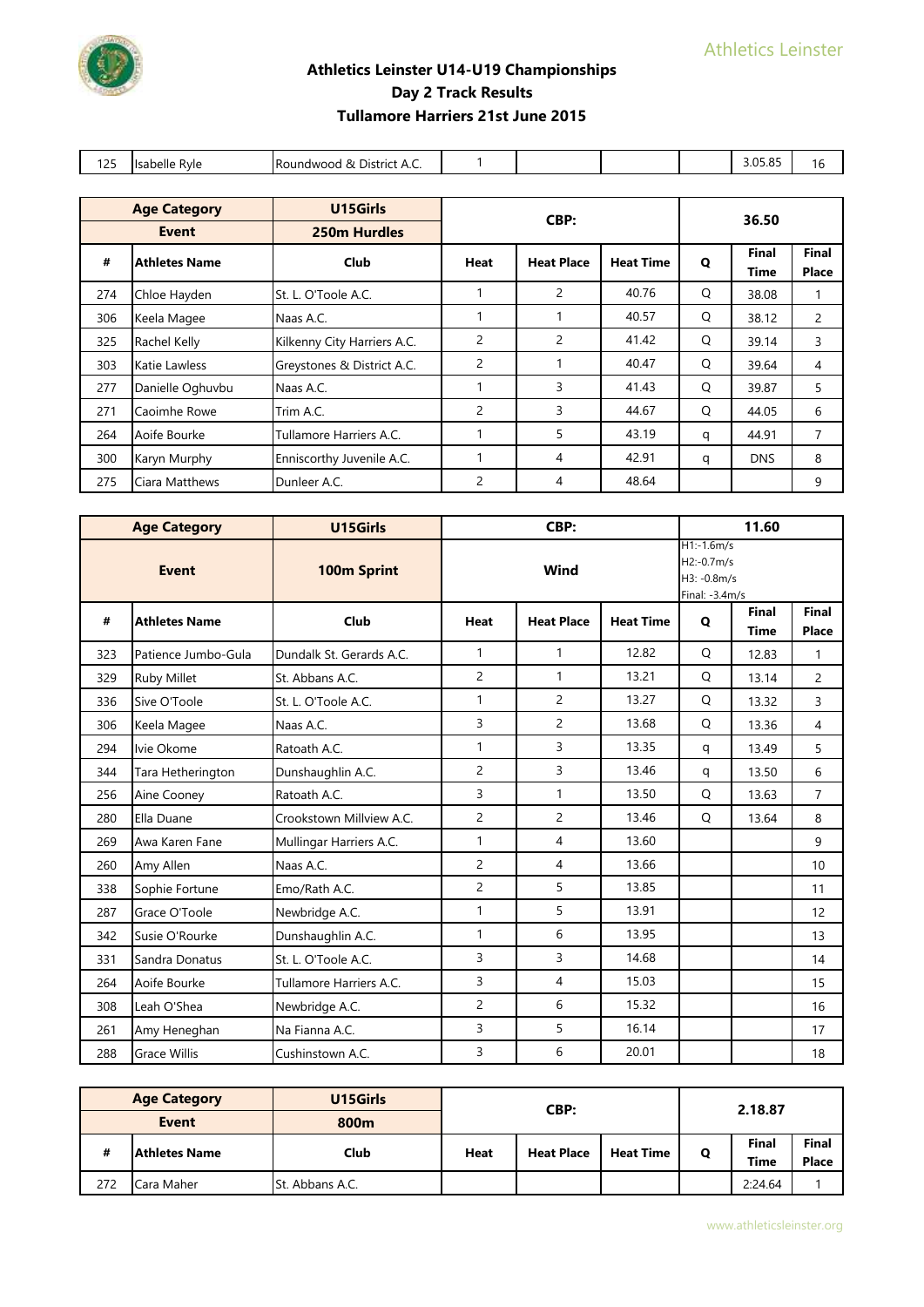

| 265 | Aoife Darby         | Mullingar Harriers A.C.     | 2:26.00 | $\overline{c}$ |
|-----|---------------------|-----------------------------|---------|----------------|
| 291 | Hazel McLoughlin    | Naas A.C.                   | 2:27.09 | 3              |
| 307 | Kelly Breen         | Blackrock A.C. (Louth)      | 2:27.52 | 4              |
| 339 | Sophie Nicholson    | Greystones & District A.C.  | 2:30.31 | 5              |
| 324 | Petra Reilly        | Dunshaughlin A.C.           | 2:31.96 | 6              |
| 335 | Sarah O'Connor      | Greystones & District A.C.  | 2:32.76 | 7              |
| 326 | Rebecca Balfe       | Emo/Rath A.C.               | 2:34.43 | 8              |
| 276 | Danielle Donegan    | Tullamore Harriers A.C.     | 2:35.42 | 9              |
| 299 | Karen Hayes         | Ratoath A.C.                | 2:35.79 | 10             |
| 332 | Sara Doyle          | St. L. O'Toole A.C.         | 2:37.31 | 11             |
| 316 | <b>Molly Aspell</b> | Newbridge A.C.              | 2:39.66 | 12             |
| 293 | Issey Shine         | Kilkenny City Harriers A.C. | 2:43.67 | 13             |
| 322 | Orla Geraghty       | Mullingar Harriers A.C.     | 2:46.48 | 14             |
| 262 | Amy Manning         | Ardee & District A.C.       | 2:47.52 | 15             |

| <b>Age Category</b><br><b>Event</b> |                | U16Girls             |             | CBP:                                  |   | 36.60 |             |       |
|-------------------------------------|----------------|----------------------|-------------|---------------------------------------|---|-------|-------------|-------|
|                                     |                | 250m Hurdles         |             |                                       |   |       |             |       |
| #                                   | Athletes Name  | Club                 | <b>Heat</b> | <b>Heat Place</b><br><b>Heat Time</b> | Q | Final | Final       |       |
|                                     |                |                      |             |                                       |   |       | <b>Time</b> | Place |
| 431                                 | Bronagh Walsh  | St. L. O'Toole A.C.  |             |                                       |   |       | 37.83       |       |
| 470                                 | Seoda Matthews | Dunleer A.C.         |             |                                       |   |       | 38.54       |       |
| 438                                 | Deirdre Murray | Na Fianna A.C.       |             |                                       |   |       | 40.80       |       |
| 430                                 | Aoife Muldoon  | United Striders A.C. |             |                                       |   |       | 42.01       |       |

|     | <b>Age Category</b>                  | U16Girls                    |                | CBP:                                        |                  |   | 12.20         |                       |
|-----|--------------------------------------|-----------------------------|----------------|---------------------------------------------|------------------|---|---------------|-----------------------|
|     | Wind<br>Event<br><b>100m Sprints</b> |                             |                | $H1: -4.3m/s$<br>H2: 0.0m/s<br>Final 0.3m/s |                  |   |               |                       |
| #   | <b>Athletes Name</b>                 | <b>Club</b>                 | Heat           | <b>Heat Place</b>                           | <b>Heat Time</b> | Q | Final<br>Time | Final<br><b>Place</b> |
| 803 | Alana Ryan                           | Greystones & District A.C.  |                |                                             | 13.26            | O | 12.96         | 1                     |
| 457 | Leah Raggett                         | Kilkenny City Harriers A.C. |                | 3                                           | 13.53            | Q | 13.16         | 2                     |
| 441 | Emma Cheshire                        | Dunleer A.C.                |                | $\overline{2}$                              | 13.49            | Q | 13.27         | 3                     |
| 456 | Lauren Gorry                         | Tullamore Harriers A.C.     | $\overline{c}$ |                                             | 13.49            | Q | 13.56         | 4                     |
| 453 | Keelin White                         | Clane A.C.                  | $\overline{c}$ | $\overline{2}$                              | 13.72            | Q | 13.82         | 5                     |
| 424 | Aisling Kelly                        | Naas A.C.                   | $\overline{2}$ | 3                                           | 13.85            | Q | 13.93         | 6                     |
| 810 | Niamh Conroy                         | Greystones & District A.C.  | 2              | 4                                           | 14.12            | q | 14.17         | 7                     |
| 455 | Laura Stapleton                      | Oughaval A.C.               |                | 4                                           | 14.52            | q | 14.39         | 8                     |
| 423 | Aisling Byrne                        | Na Fianna A.C.              |                | 5                                           | 15.64            |   |               | 9                     |

|              | <b>Age Category</b> | U16Girls                 |                                               | CBP: |             |       | 2.18.00 |       |
|--------------|---------------------|--------------------------|-----------------------------------------------|------|-------------|-------|---------|-------|
| <b>Event</b> |                     | 800m                     |                                               |      |             |       |         |       |
| #            | Athletes Name       | Club                     | <b>Heat Place</b><br><b>Heat Time</b><br>Heat |      |             | Q     | Final   | Final |
|              |                     |                          |                                               |      | <b>Time</b> | Place |         |       |
| 452          | Katherine O'Connor  | Dundalk St. Gerards A.C. |                                               |      |             |       | 2:25.12 |       |
| 444          | Eva Cummins         | Boyne A.C.               |                                               |      |             |       | 2:26.05 |       |
| 426          | Amy O'Brien         | Inbhear Dee A.C.         |                                               |      |             |       | 2:26.37 |       |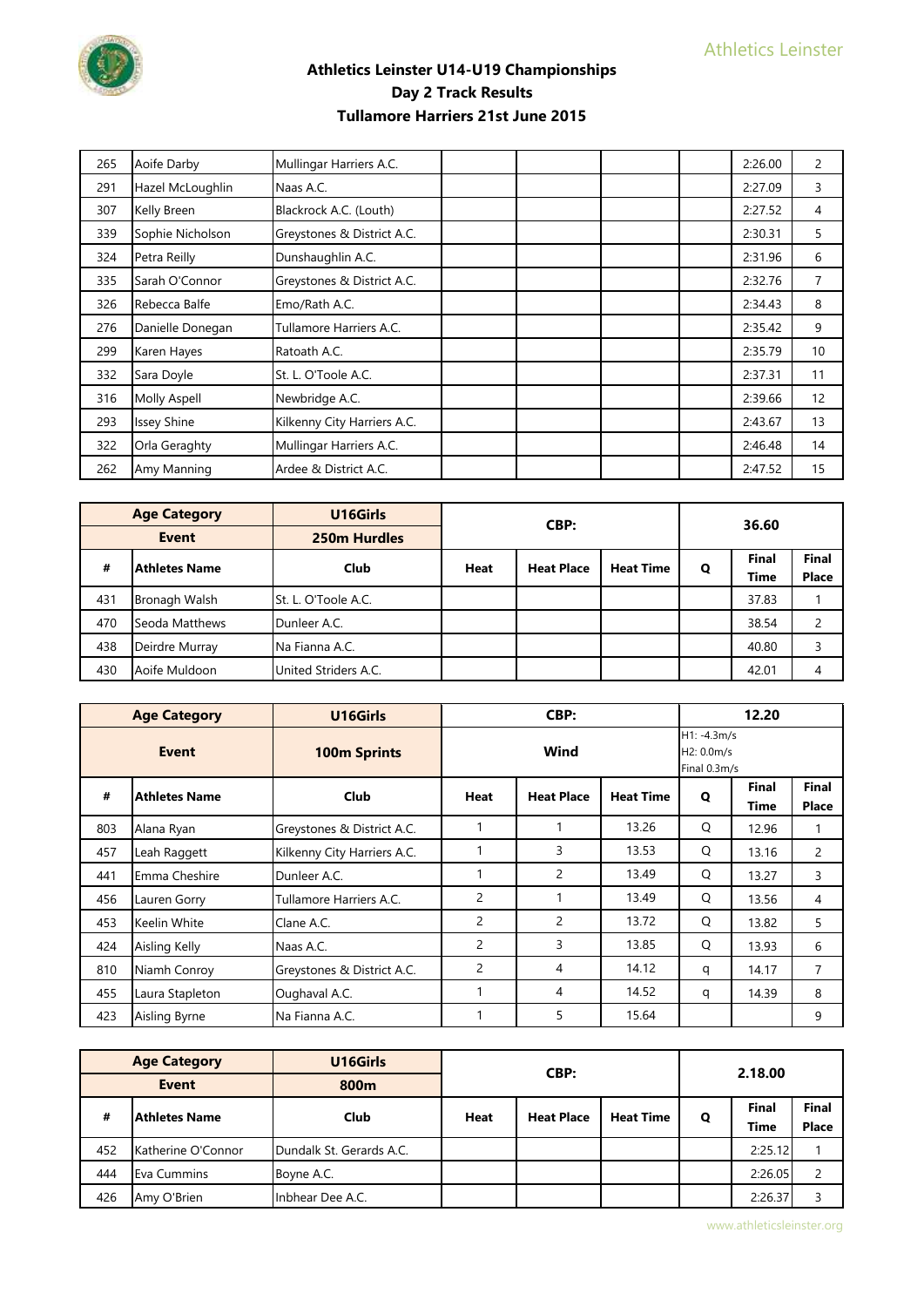

| 468 | Sarah Clarke      | Na Fianna A.C.             |  |  | 2:26.54 |    |
|-----|-------------------|----------------------------|--|--|---------|----|
| 451 | Kate Nurse        | Suncroft A.C.              |  |  | 2:26.59 |    |
| 449 | Holly Byrne       | Greystones & District A.C. |  |  | 2:32.49 | 6  |
| 463 | Niamh Rafter      | Tullamore Harriers A.C.    |  |  | 2:35.50 |    |
| 465 | Omasan Ayavoro    | Newbridge A.C.             |  |  | 2:36.58 | 8  |
| 427 | Andrea Brady      | Mullingar Harriers A.C.    |  |  | 2:42.40 | 9  |
| 432 | Caitriona Kennedy | Mullingar Harriers A.C.    |  |  | 2:50.57 | 10 |
| 464 | Niamh Whelan      | Naas A.C.                  |  |  | 2:51.73 | 11 |

| <b>Age Category</b> |                 | U17Girls             |                                  | CBP: |                  |             | 44.55 |              |  |
|---------------------|-----------------|----------------------|----------------------------------|------|------------------|-------------|-------|--------------|--|
| <b>Event</b>        |                 | <b>300m Hurdles</b>  |                                  |      |                  |             |       |              |  |
| #                   | lAthletes Name  | Club                 | <b>Heat Place</b><br><b>Heat</b> |      | <b>Heat Time</b> | Q           | Final | <b>Final</b> |  |
|                     |                 |                      |                                  |      |                  | <b>Time</b> | Place |              |  |
| 580                 | Meabh Delaney   | Castlecomer A.C.     |                                  |      |                  |             | 53.11 |              |  |
| 565                 | Hayleigh Bawden | United Striders A.C. |                                  |      |                  |             | 55.70 |              |  |

|              | <b>Age Category</b>  | U17Girls                | CBP: |                   |                  | 12.20 |                      |                       |
|--------------|----------------------|-------------------------|------|-------------------|------------------|-------|----------------------|-----------------------|
| <b>Event</b> |                      | <b>100m Sprints</b>     | Wind |                   | $-1.4m/s$        |       |                      |                       |
| #            | <b>Athletes Name</b> | Club                    | Heat | <b>Heat Place</b> | <b>Heat Time</b> | Q     | <b>Final</b><br>Time | <b>Final</b><br>Place |
| 587          | Rachel Keane         | Tullamore Harriers A.C. |      |                   |                  |       | 12.74                |                       |
| 591          | Shannon Sheehy       | Cushinstown A.C.        |      |                   |                  |       | 12.96                | $\overline{2}$        |
| 557          | Emma Darby           | Tullamore Harriers A.C. |      |                   |                  |       | 13.02                | 3                     |
| 541          | Ailbhe Gallagher     | Naas A.C.               |      |                   |                  |       | 13.32                | $\overline{4}$        |
| 592          | Shannon Wall         | Adamstown A.C.          |      |                   |                  |       | 13.62                | 5                     |
| 581          | Megan Kennedy        | Navan A.C.              |      |                   |                  |       | 14.16                | 6                     |

|     | <b>Age Category</b>  | U17Girls                    | CPB:             | 4.46.60         |  |
|-----|----------------------|-----------------------------|------------------|-----------------|--|
|     | <b>Event</b>         | 1500m                       |                  |                 |  |
| #   | <b>Athletes Name</b> | Club                        | <b>Heat Time</b> | <b>Position</b> |  |
| 547 | Annie O'Connor       | Kilkenny City Harriers A.C. | 4:59.17          |                 |  |
| 540 | Ailbhe Flynn         | Inbhear Dee A.C.            | 5:04.06          | 2               |  |
| 552 | Chloe Harte          | Tullamore Harriers A.C.     | 5:07.45          | 3               |  |
| 584 | Nicole Devitt        | Inbhear Dee A.C.            | 5:17.35          |                 |  |
| 564 | Hannah Stewart       | Glenmore A.C.               | 5:52.23          |                 |  |
| 577 | Lauren Ryan          | Inbhear Dee A.C.            | 5:52.89          | b               |  |

| <b>Age Category</b><br>Event |                      | U17Girls       | CPB:    | 7.55.06         |
|------------------------------|----------------------|----------------|---------|-----------------|
|                              |                      | 2000m SC       |         |                 |
| #                            | <b>Athletes Name</b> | Club           | Time    | <b>Position</b> |
| 546                          | Annalise Crean       | Adamstown A.C. | 8:42.87 |                 |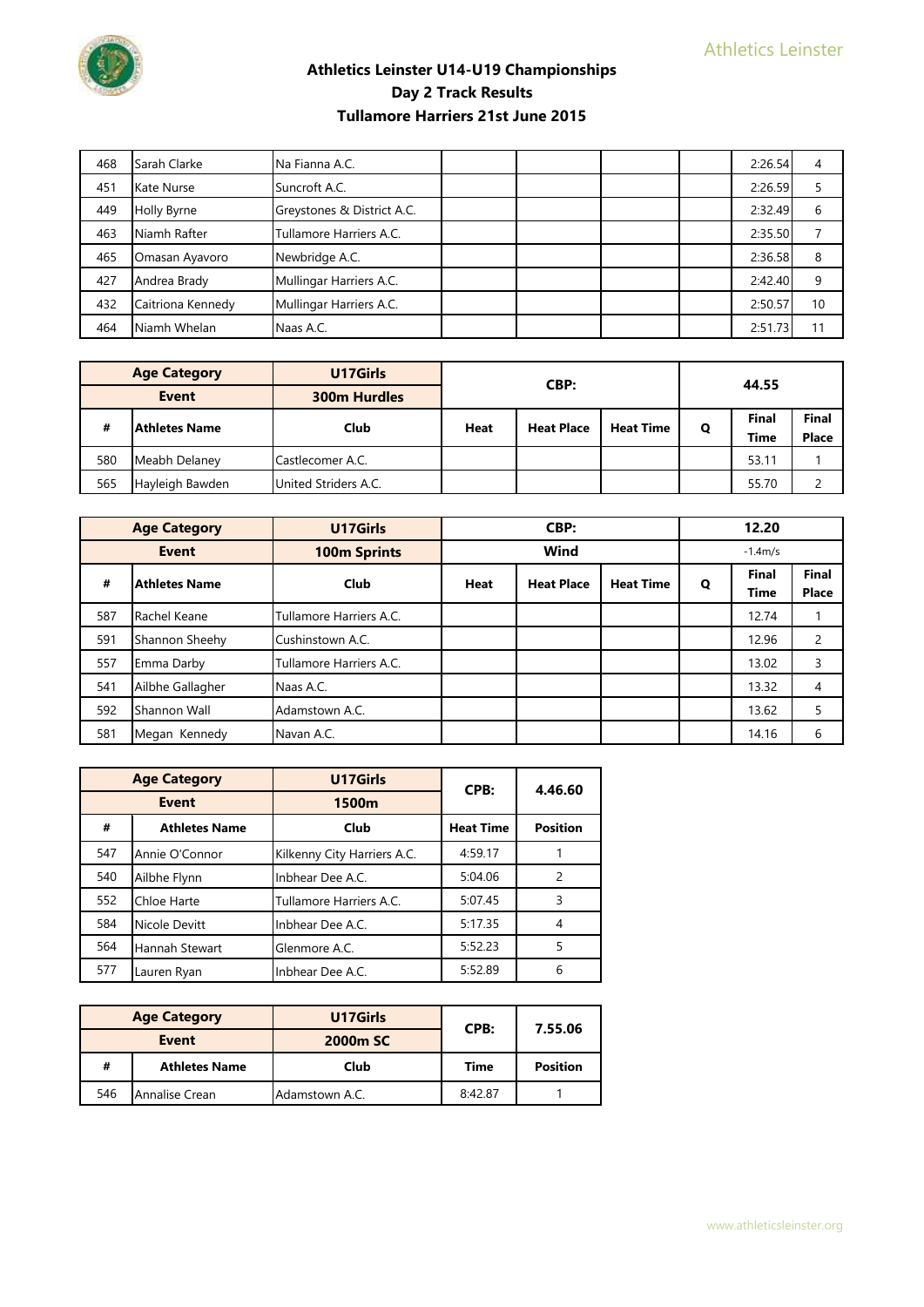

| <b>Age Category</b>       |                   | U18Girls                   | CBP:        |                   | 65.73            |   |              |              |  |
|---------------------------|-------------------|----------------------------|-------------|-------------------|------------------|---|--------------|--------------|--|
| <b>Event</b>              |                   | <b>400m Hurdles</b>        |             |                   |                  |   |              |              |  |
| <b>Athletes Name</b><br># |                   | <b>Club</b>                | <b>Heat</b> | <b>Heat Place</b> | <b>Heat Time</b> | Q | <b>Final</b> | Final        |  |
|                           |                   |                            |             |                   |                  |   | <b>Time</b>  | <b>Place</b> |  |
| 656                       | Amaris Borel      | Greystones & District A.C. |             |                   |                  |   | 67.04        |              |  |
| 673                       | Cliodhna O'Connor | Naas A.C.                  |             |                   |                  |   | 69.80        | 2            |  |
| 688                       | Mairead Fortune   | Enniscorthy Juvenile A.C.  |             |                   |                  |   | 72.38        | 3            |  |
| 669                       | Ciara Kiely       | Naas A.C.                  |             |                   |                  |   | 79.29        | 4            |  |
| 676                       | Emily Jordan      | Ferbane AC                 |             |                   |                  |   | 85.24        | 4            |  |

|     | <b>Age Category</b> | U18Girls                    |             | CBP:              |                  |              | 24.74         |                |
|-----|---------------------|-----------------------------|-------------|-------------------|------------------|--------------|---------------|----------------|
|     | <b>Event</b>        | 200m Sprints                | Wind        |                   | $-2.0m/s$        |              |               |                |
| #   | Athletes Name       | Club                        | <b>Heat</b> | <b>Heat Place</b> | <b>Heat Time</b> | $\mathbf{o}$ | Final<br>Time | Final<br>Place |
| 699 | Sophie McCabe       | Bree A.C.                   |             |                   |                  |              | 26.35         |                |
| 661 | Ara Freeman         | Greystones & District A.C.  |             |                   |                  |              | 26.37         | $\overline{2}$ |
| 687 | Maimouna Fane       | Mullingar Harriers A.C.     |             |                   |                  |              | 26.99         | 3              |
| 692 | Niamh McMullan      | Kilkenny City Harriers A.C. |             |                   |                  |              | 27.14         | 4              |
| 689 | Mia Griffin         | St. Joseph's A.C.           |             |                   |                  |              | 28.19         | 5              |
| 659 | Aoife Naddy         | Gowran A.C.                 |             |                   |                  |              | 30.01         | 6              |
| 654 | Aine O'Connor       | Naas A.C.                   |             |                   |                  |              | <b>DNF</b>    |                |

|              | <b>Age Category</b>          | U18Girls                    | CPB:        | 4.46.30         |  |
|--------------|------------------------------|-----------------------------|-------------|-----------------|--|
| <b>Event</b> |                              | 1500m                       |             |                 |  |
| #            | <b>Athletes Name</b><br>Club |                             | <b>Time</b> | <b>Position</b> |  |
| 859          | Claire Fagan                 | Mullingar Harriers A.C.     | 4:51.25     |                 |  |
| 683          | Laura Whitelaw               | Mullingar Harriers A.C.     | 4:56.32     | っ               |  |
| 685          | Louise Stack                 | Portlaoise A.C.             | 5:04.52     | 3               |  |
| 667          | Cara Todd                    | Tullamore Harriers A.C.     | 5:26.91     |                 |  |
| 679          | Grace Richardson             | Kilkenny City Harriers A.C. | 5:32.30     |                 |  |

| <b>Age Category</b><br>Event |                      | U18Girls                | CPB:    | 8.22.29         |  |
|------------------------------|----------------------|-------------------------|---------|-----------------|--|
|                              |                      | 2000 <sub>m</sub> SC    |         |                 |  |
| #                            | <b>Athletes Name</b> | Club                    | Time    | <b>Position</b> |  |
| 667                          | Cara Todd            | Tullamore Harriers A.C. | 8:14.36 |                 |  |
| 653                          | Ailis O'Shea         | Thomastown A.C.         | 8:30.63 |                 |  |

|              | <b>Age Category</b>  | U19Girls            | CBP:                             |  | 64.36            |             |              |              |
|--------------|----------------------|---------------------|----------------------------------|--|------------------|-------------|--------------|--------------|
| <b>Event</b> |                      | <b>400m Hurdles</b> |                                  |  |                  |             |              |              |
| #            | <b>Athletes Name</b> | Club                | <b>Heat Place</b><br><b>Heat</b> |  | <b>Heat Time</b> | Q           | <b>Final</b> | <b>Final</b> |
|              |                      |                     |                                  |  |                  | <b>Time</b> | Place        |              |
| 760          | Laura Heneghan       | Na Fianna A.C.      |                                  |  |                  |             | 1:21.86      |              |
| 748          | Ciara Heneghan       | Na Fianna A.C.      |                                  |  |                  |             | 1:25.24      |              |